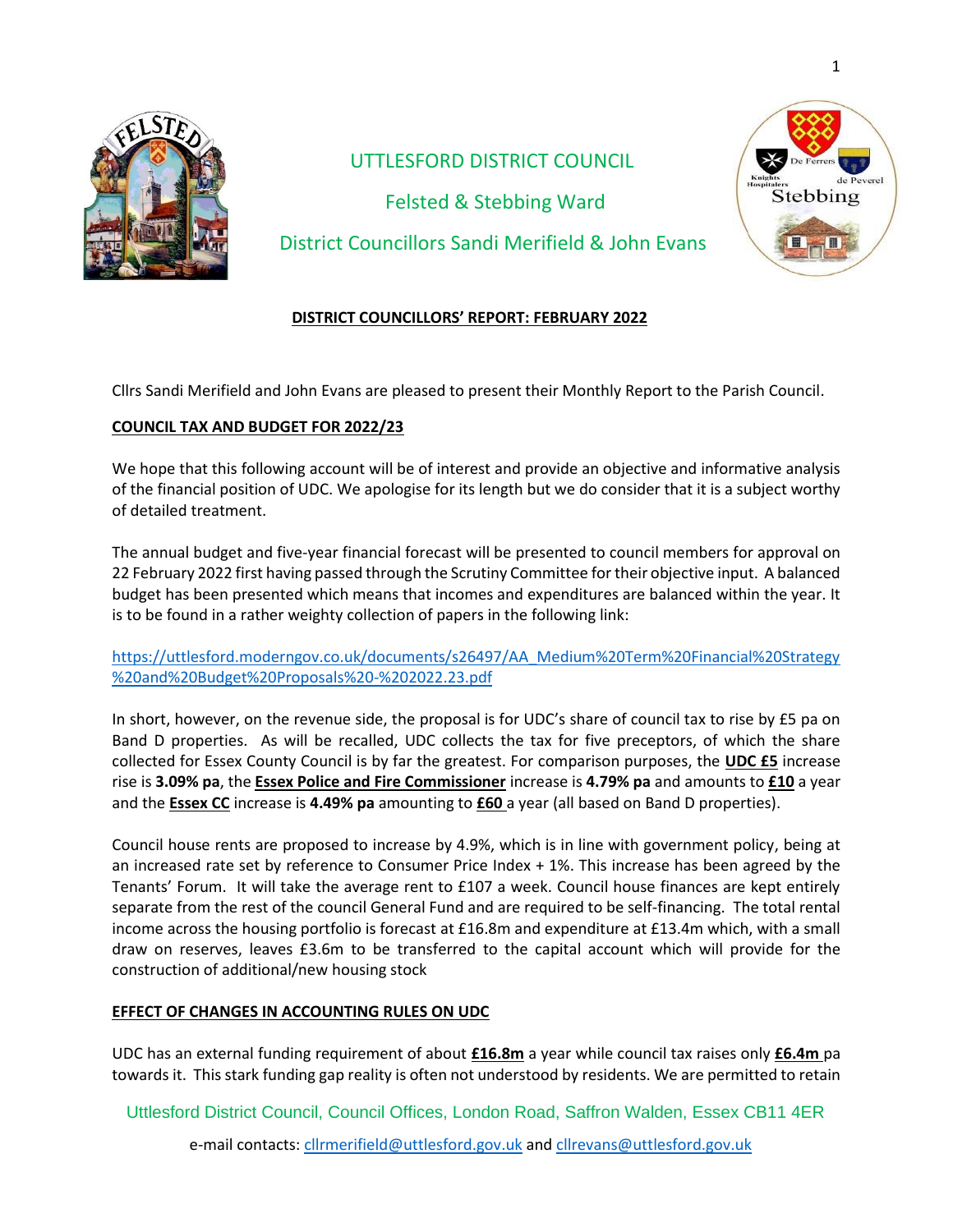only a small percentage of the business rates to add to the council tax income stream (the balance is paid to HM Treasury) and in addition, for the coming year only, there is a one-year settlement of "New Homes Bonus" and some additional government finance too.

However, the largest component of council income, comes from our highly successful commercial property investment portfolio upon which we have reported previously. Its purpose was to enable UDC to be self-sufficient and not dependent on external financial support (for the necessity explained further below).

This portfolio is now valued at some **£40m** more than the properties cost since they were bought by UDC (with borrowing assistance of course) during the past two years. In 2022/23, the rental roll is forecast to bring in, net of borrowing/interest cost, just under **£9m** pa, being a yield of some 4.8%. All the tenants in the commercial properties concerned are "first class" names and are considered to be good tenant risks.

However, changes to accounting rules recently imposed in December 2021 on all local authorities by the government, and their external accounting agency for this purpose, CIPFA, now significantly restrict the use by local authorities of the rental/investment income arising from the letting of their commercial properties. The previous opportunity using such income to support council services is to be curtailed. This unwelcome interference in UDC's carefully laid out plans unfairly prevents us from using income from the investment portfolio in the most efficient manner and it also requires borrowed capital to be repaid to lenders in a more accelerated fashion than was considered necessary or prudent.

Most of the council's investment properties are new build premises, well located on UDC owned freehold land, state of the art, with tenants holding their interest on long term leases, with automatic upward only rent reviews. It is to be emphasised that the investments have been in land and not in the businesses themselves (often household names) which occupy the premises. The investment strategy at the outset was to sell the properties in an orderly fashion, with the benefit of several years remaining to run under the leases, providing any buyer with a foreseeable income stream, but prior to any substantial repair or upgrade work being required on the part of UDC as the holding landlord. The vision would (in many years hence and for the benefit of future generations) have then been to reinvest in further prime investments, as the Council would be advised at that time.

The new CIPFA rules, however, by and large prevent sale and reinvestment, and would now mean holding the properties in perpetuity resulting in the building up of huge unusable and unnecessary reserves which in the interim would have to be deployed to pay off 100% of the capital borrowing sooner than strategically needed. This means that in decades to come the council will be enjoying large capital gains, which because of other (perverse to our way of thought) government rules prevent their use being applied meanwhile on council running costs. That is the last thing our administration wanted since UDC's need is to fill the income gap described above, and not to seek capital gains. The investments were never made for the purpose of participating in the commercial property market in the hope that assets would appreciate in way of capital value but in order to meet a shortfall in income needed to meet UDC's running costs, which has arisen given the reduction in recent years of central government funding support..

The strategy had been to sell each of our properties at the optimal timings and market positions, enabling UDC to further enhance income by further reinvesting in the future, all the while without building up unusable capital gains.

 Uttlesford District Council, Council Offices, London Road, Saffron Walden, Essex CB11 4ER e-mail contacts[: cllrmerifield@uttlesford.gov.uk](mailto:cllrmerifield@uttlesford.gov.uk) an[d cllrevans@uttlesford.gov.uk](mailto:cllrevans@uttlesford.gov.uk)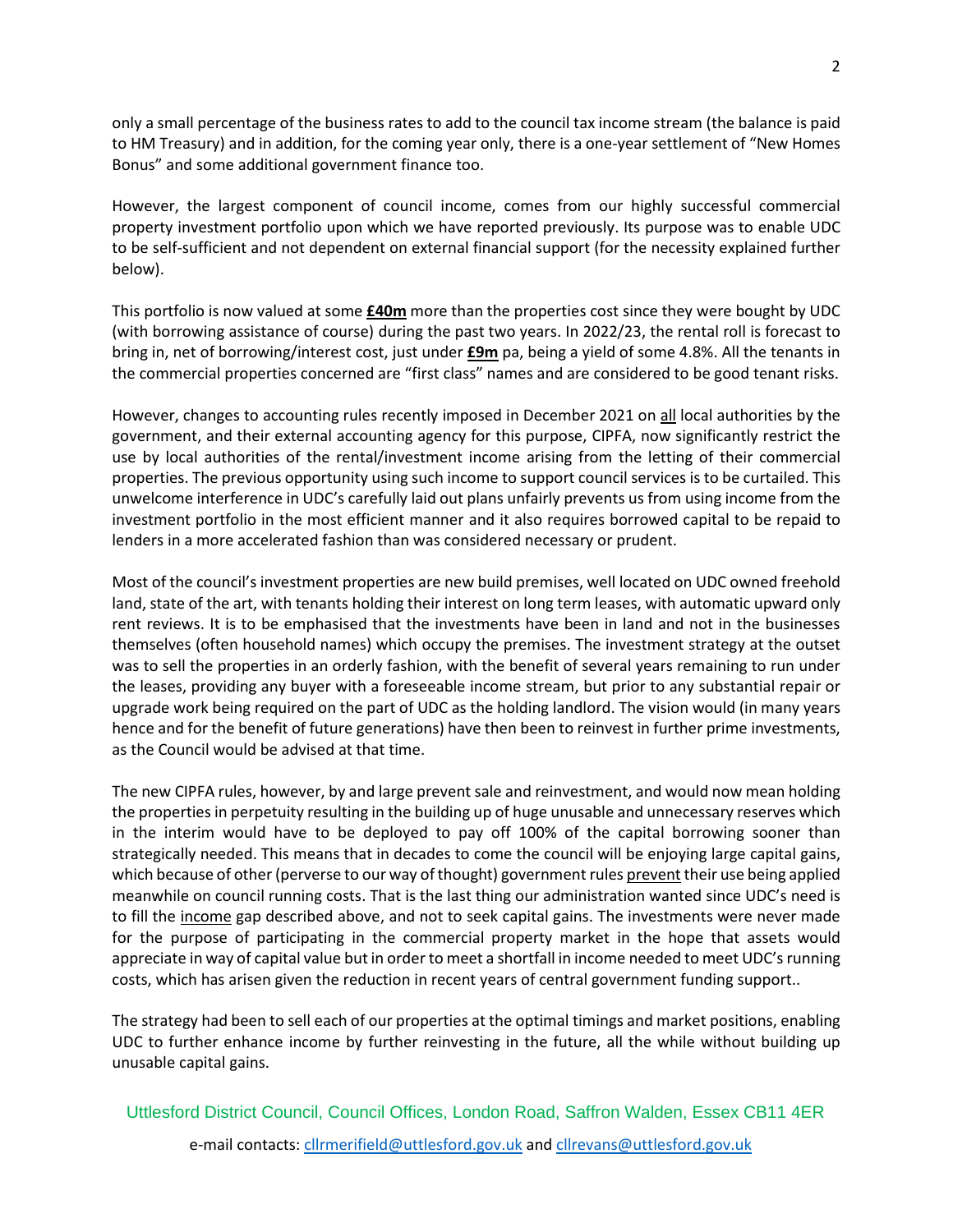Unfortunately, it appears the government has no understanding of the prudence of what UDC has done in regard to its commercial property investments. It seems to want to apply strict rules on all local authorities, irrespective of how prudent they might have been, in order to address what appears to have been unwise or extravagant commercial investments by some other local authorities (including in failed energy companies, excessive exposure to retail premises in the high street and lack of portfolio diversification).

In 2017, the Government advised that it would put local government finance on a long-term sustainable system of financing, but since then, while it has kept promising, it has failed to do anything apart from remorselessly cutting central funding. This is why many local authorities felt compelled to make investments in commercial property for income generation, but few did perhaps as successfully as UDC. Sadly, we are to be penalised despite this success.

## **GOOD NEWS**

Immediately following the new CIPFA rule announcements in December 2021, UDC senior finance staff worked - through the Christmas break, including cancelling booked holiday - in order to evaluate as many different financial options as to plan for and to make the best of the new rules as could be devised. The initial view was that we could contain the finance shortfall to a level of £4m pa in four years' time. However, the five-year Medium Term Financial Strategy, just published as part of the budget papers (as above) has an updated commercial strategy which, if agreed, will cut the required shortfall to £2.6m pa. This is still a challenge but as has been reported in the past, this administration has shown that it is good at finding solutions. It will be necessary to adapt ways of working however and continue to innovate so that UDC can continue to meet the needs of its residents. Further strategies towards the commercial property investment portfolio will be examined by the Investment Committee as necessary.

A detailed report coming before the Investment Committee on 2 February 2021 (which contains summaries of the property investments, tenants, rent roll and other material information) is to be found here:

**[https://uttlesford.moderngov.co.uk/documents/g5939/Public%20reports%20pack%2002nd-Feb-](https://uttlesford.moderngov.co.uk/documents/g5939/Public%20reports%20pack%2002nd-Feb-2022%2018.00%20Investment%20Board.pdf?T=10)[2022%2018.00%20Investment%20Board.pdf?T=10](https://uttlesford.moderngov.co.uk/documents/g5939/Public%20reports%20pack%2002nd-Feb-2022%2018.00%20Investment%20Board.pdf?T=10)**

## **THE ARTS, CULTURE AND THE MUSEUM**

You will be receiving (if not already arrived) particulars of assistance available from Essex CC towards support for the arts and culture etc. The ECC Arts and Cultural Fund has opened and will offer artists and cultural organisations grants from £2,500 to £30,000 to deliver projects to help support and rejuvenate the Essex arts and culture sector, as well as the county's towns and city high streets.

The fund will support projects, which will contribute to ECC's **[Everyone's Essex](https://www.essex.gov.uk/everyones-essex-our-plan-for-essex-2021-2025)**: The Plan for Essex 2021-2025 within the music, theatre, dance, visual arts, literature, combined arts, including festivals and carnivals, museums and the wider creative sectors.